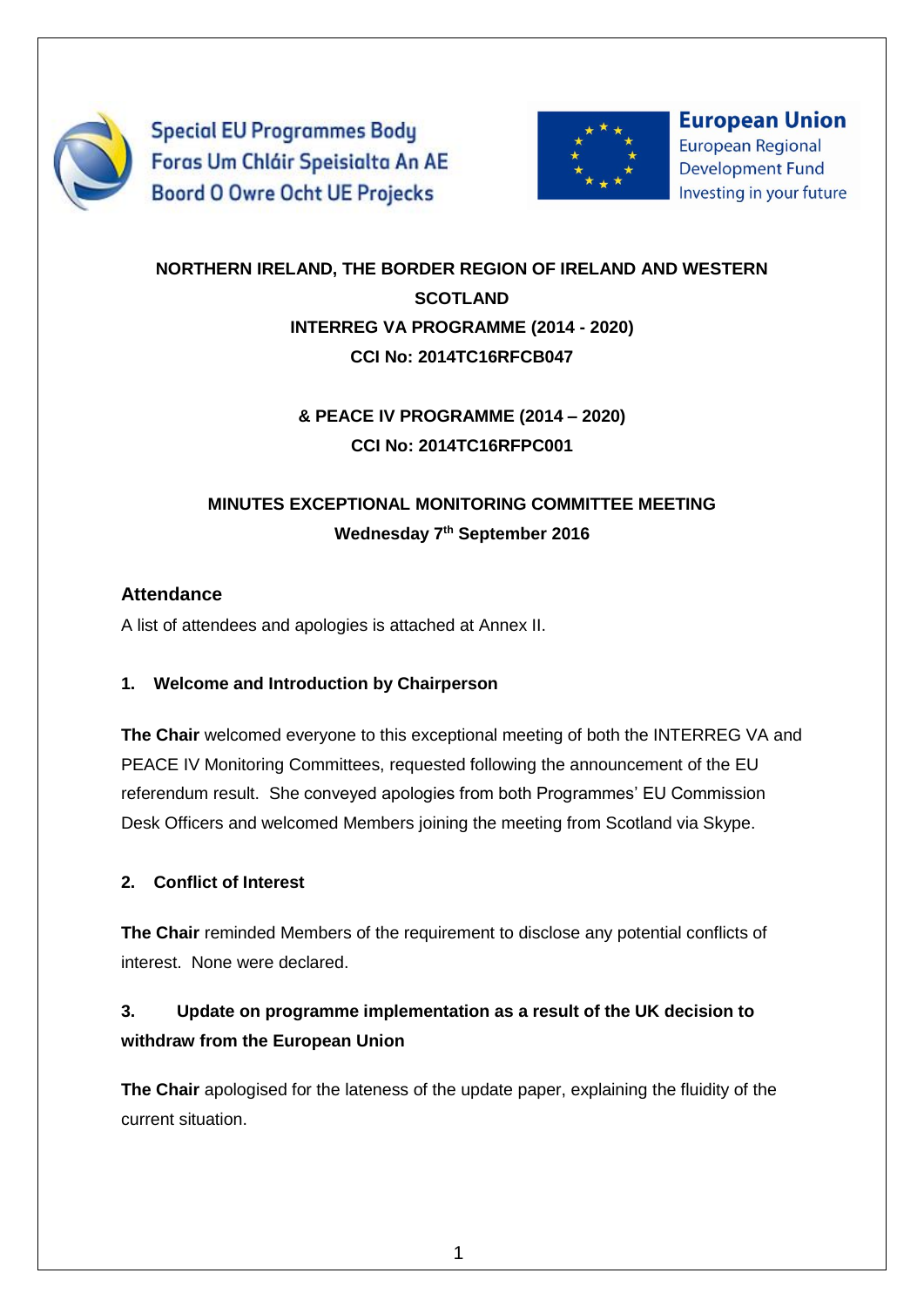**The Chair** presented the paper, drawing the attention of Members to the key points in each section. Details regarding the status of Programme implementation were outlined by the Head of Unit, Joint Secretariat (JS), and the Director of Managing Authority (MA).

**The Chair** outlined the approach that was being adopted by SEUPB, in association with the Accountable Departments; the most significant issues are outlined below:

- The UK Treasury Statement of 12 August has afforded an opportunity for projects to avail of an assurance that if a project was assessed prior to the Autumn Statement, the UK Treasury would underwrite the EU funding that the project was due to receive.
- SEUPB have expedited assessment work and steering committee meetings in order to meet the challenging deadline.
- The rigour of the assessment would not be compromised in any regard due to the expedited process, rather additional resources were put in place, and the Government Departments were prioritising the work they had to do to meet these challenging deadlines.
- SEUPB have suggested that a break clause be inserted into each project funding award to allow an opportunity to commit funds for 2 years, during which time it is widely anticipated that the UK will still be part of the EU and therefore EU receipts would be received on all expenditure during that time.

**The Chair** invited the DoF, DPER and Scottish Government representatives to provide comment on the implementation of each Programme.

**The DoF representative** stated the DoF Minister's position was a continued commitment to the implementation of the full value of the Programmes. He outlined for Members the Minister's actions since the EU Referendum, including developing an Action Plan, introducing a higher delegation to other Northern Ireland Departments, and issuing revised guidance to ensure that the assessment of applications are commensurate and proportionate. The Minister has also issued correspondence to the relevant departments in the UK and the EU Commission.

**The DPER representative** thanked the SEUPB Directors for their detailed update, and for the work undertaken to date. He commented favourably on the reduction of the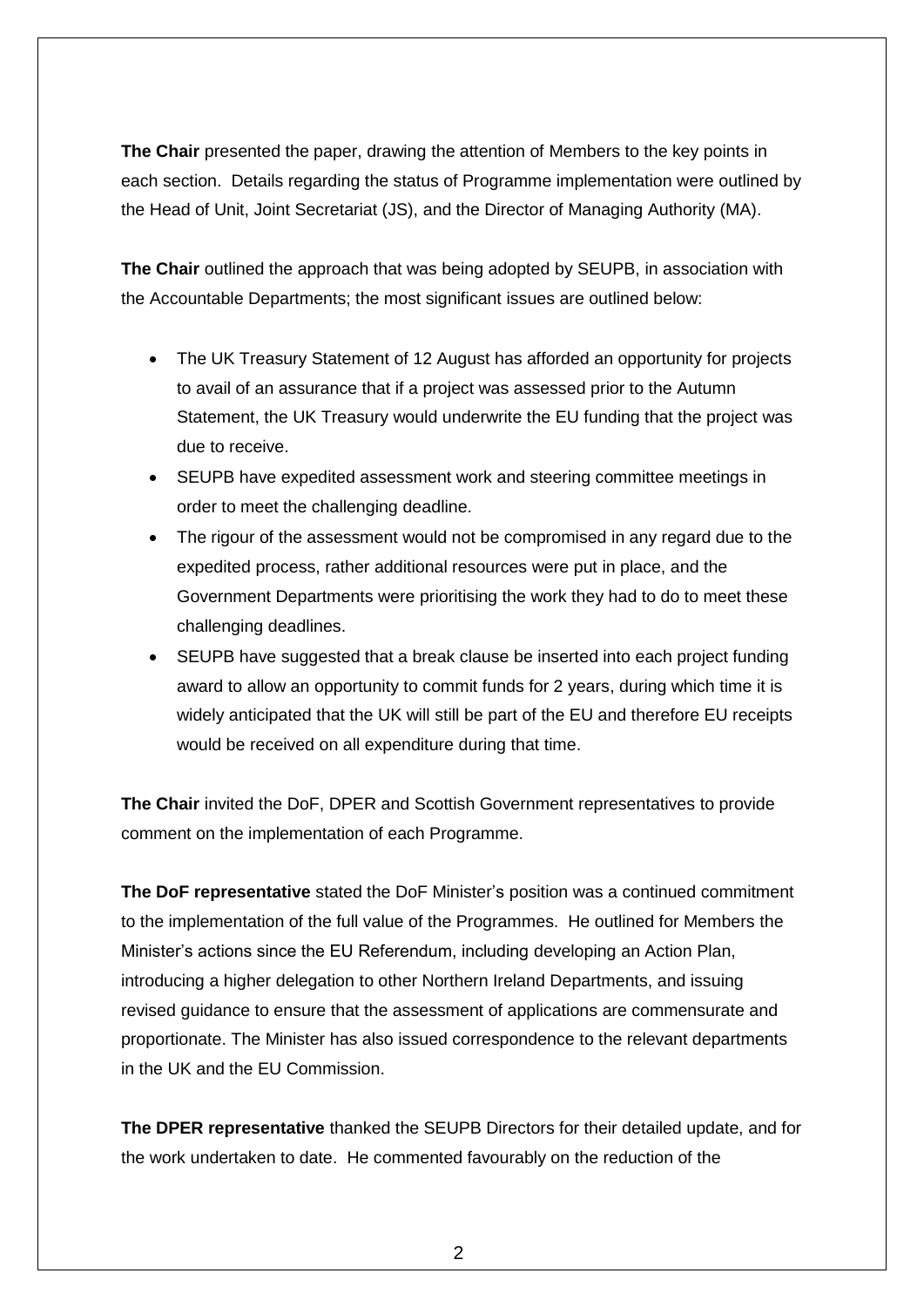assessment process to 22 weeks (in some cases) in comparison to previous Programmes.

**The DPER representative** went on to outline to Members that PEACE IV and INTERREG VA are two of three Ireland-UK EU Programmes, representing a combined investment of €650 million. He also re-affirmed the Irish Government's continued commitment to the implementation of the Programmes until 2020, as well as their commitment to continued engagement with the EU to achieve shared goals in peace and reconciliation.

In relation to Programme implementation, he discussed the challenges and risks presented by the EU Referendum decision and his disappointment that the EU Desk Officers were unable to attend today's meeting.

He welcomed the Treasury's recent communication in relation to the UK position on EU funding however, he advised Members that it does not represent a long- term solution for the Peace IV and Interreg VA Programmes in the region.

**The DPER representative** encouraged the SEUPB, PMC and Steering Committee Members present to continue the project assessment process but reminded all parties that caution had to be exercised when considering how to structure any future Letters of Offer.

**The Scottish Government representative** echoed his Northern Ireland and Ireland colleagues' comments on their commitment to the Programme, and empathised with Ireland's position in relation to the Treasury communication.

**The Environmental Pillar representative** asked the DPER representative if the Irish Government could commit to funding projects, similar to the UK funding commitment.

**The DPER representative** and **the Chair** provided a response, stating that Ireland's contribution to the cross-border Programmes was dependent on all three sources of funding being in place, and is not applicable in the absence of UK or EU contributions.

**The NICVA representative** welcomed the direction outlined at today's meeting and acknowledged the high level of uncertainty. He discussed the importance of balancing an accelerated pace of project decisions with some caution going forward. He informed Members that NICVA have met with the NI Finance Minister, who advised that he is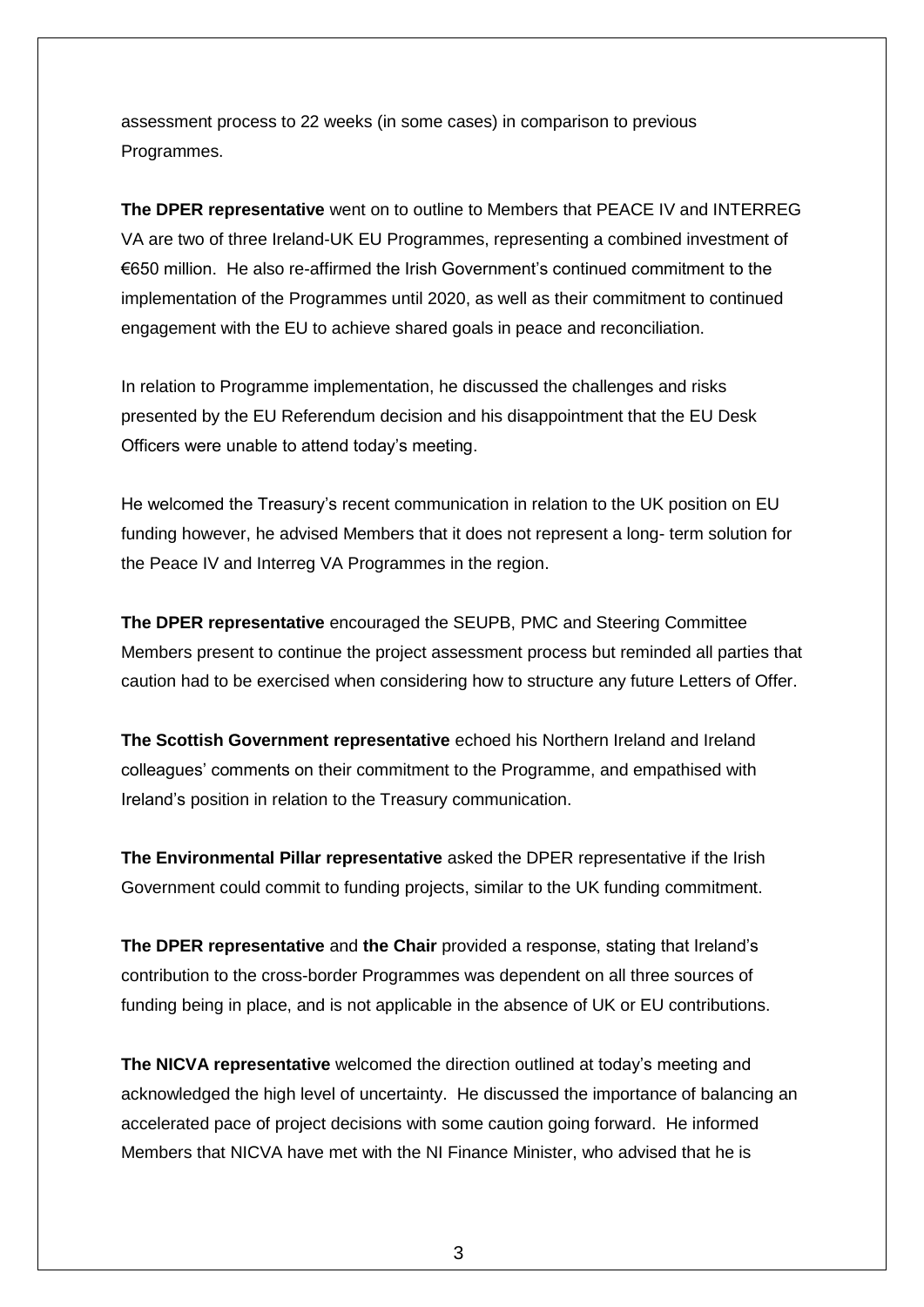lobbying the UK Government to encompass all Structural Funds under the Treasury's assurance, which could potentially lead to an extension of the terms originally offered.

**The EMRA representative** asked if the Local Authorities in County Louth had been informed of the deadlines in relation to submission of Local Authority Action Plan applications.

**The Chair** assured the representative that she has met with representatives from Local Councils including officials from Louth County Council, and provided all Local Authority CEOs with written advice on the timelines in relation to the release of the Autumn Statement, advising them to prioritise work on the Local Action Plans to meet the deadlines.

She also advised that the SEUPB is providing individual support to those Councils who feel unable to meet the November deadline. She reminded Members that applications can be made after the Treasury's Autumn Statement, however, the situation after this point is uncertain.

**The Chair** asked Members present with connections to Local Authorities to further emphasise the importance of submitting the Local Action Plans in line with the new schedule and to the highest standard.

**The DoF representative** informed Members that the DoF Minister has met with representatives from the East Border Region to outline the same important message and state his commitment to the Local Action Plans. The DoF have also allocated additional internal resources to manage the accelerated assessment timetable, while maintaining quality standards.

**The CBI representative** queried whether, in examining methods of allocating resources, the SEUPB had considered outsourcing sections of the process in order to avoid bottlenecking of functions.

**The Chair** assured the Member that an extensive consideration of options included outsourcing and secondments. She discussed the critical months ahead leading up to the Autumn Statement, and the plan of activity in place afterwards.

4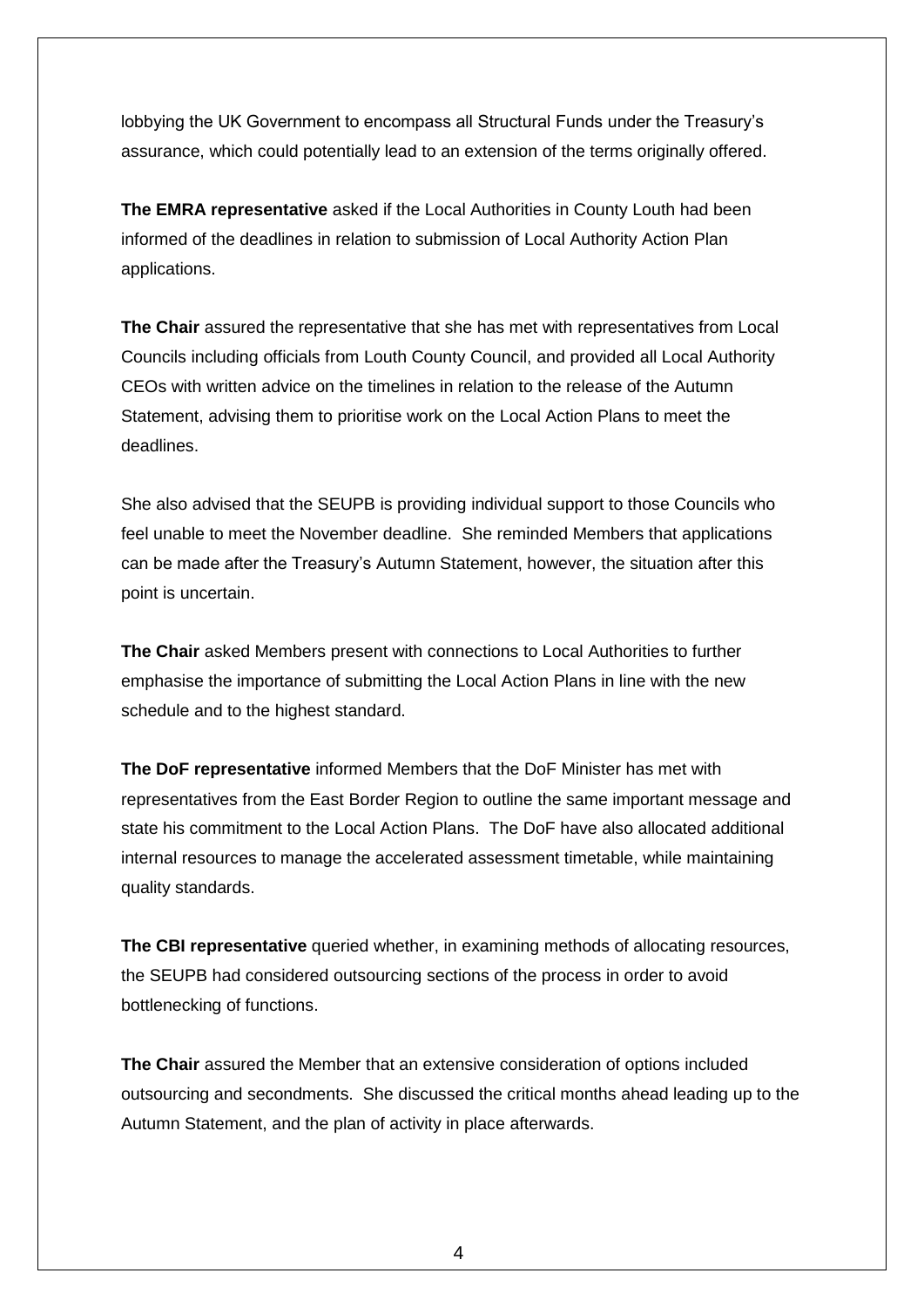**The Wheel representative** cautioned the SEUPB to ensure that any accelerated assessment and funding process did not place unreasonable compliance requirements and risks upon projects.

**The DPER representative** agreed, and discussed the need to balance the original Programme timetables against the opportunity presented by the Autumn Statement. He advised the Committee to maintain focus on the N+3 deadlines as well as the Autumn Statement.

**The DoF representative** pointed out that beneficiaries have not been subjected to additional requirements, only advised to take advantage of the opportunity presented by the Treasury's statement if they were in a position to do so.

**The Chair** assured Members that the SEUPB had carefully considered the process for expediting implementation of the Programmes.

**The ICTU Ireland representative** made several comments in which he expressed concern that the Irish Government would be expected to fund the shortfall if EU funding was withdrawn from the Programmes. He cautioned that the Autumn Statement had the potential to alienate Ireland from the Programmes, and he highlighted the importance of the North-South connection in the coming Brexit negotiations. With regards to Programme implementation, he expressed concern over the inclusion of break clauses as a future feature of the Programmes.

**The Chair** agreed that the inclusion of a break clause in project Letters of Offer was not an ideal solution, but represented a clumsy management tool to deal with the risk, and it was a strategy which had been agreed with the finance departments in Northern Ireland and Ireland immediately following the EU Referendum decision as a prudent, risk-based approach until the end of 2018.

**The SCVO representative** queried the value of potential losses to the PEACE Programme; the difference between commitment to date and the projects which may fail to apply before the Autumn Statement.

**The Chair** clarified that there is currently no commitment under PEACE IV, as no Letters of Offer have been issued. She stated her hope that the majority of the Local Action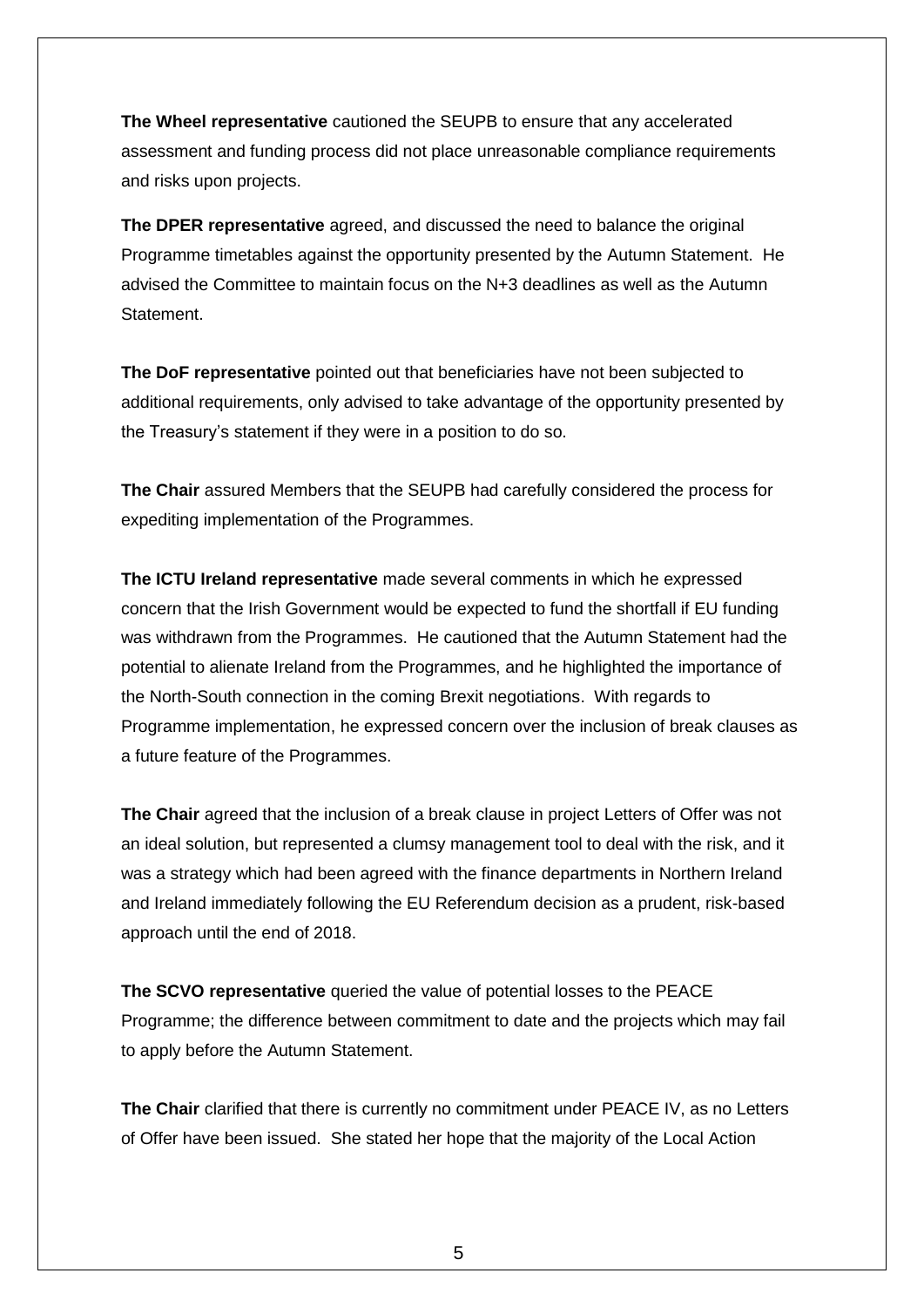Plans will be submitted in time to avail of the Autumn Statement assurance, as will the measures under the Victims and Survivors Theme.

**The Director, MA,** assured the SCVO representative that the SEUPB are focused on the implementation of the Programmes in their entirety, without incurring any loss. He clarified that approximately 50% of the PEACE Programme will have been committed by the November deadline if the current work plan is adhered to. An expedited assessment process may allow an increase of this figure but poor quality applications could result in a decrease.

**The DPER representative** also reassured the SCVO representative of DPER's ambition to retain all funding, and reminded the Committee of the political significance of the Peace Programme on a wider stage.

He reaffirmed his earlier comments that the Autumn Statement has presented a new challenge but must not reduce focus from the achievement of N+3 in 2017 and 2018 however, he added that the situation is continually evolving.

**The first Scotland Europa representative** joined the conversation via Skype and made the following points;

- She agreed with SEUPB's actions to maximise the Programme impact by taking advantage of the security offered by the Autumn Statement.
- She agreed that the utilisation of break clauses is a sensible approach, but advised against a blanket application of break clauses. For example, she stated projects under INTERREG VA Objective 1.1 Research and Innovation theme would struggle to implement activity against a break clause.

**The second Scotland Europa representative** welcomed the update paper and discussion during today's meeting. She echoed her colleague's comments on the opportunity offered by the Autumn Statement as the best option available at this time. She agreed this should not result in compromising the quality of projects.

With regards to the topic of break clauses, **the second Scotland Europa representative** spoke on behalf of Scottish Universities and their counterparts in other jurisdictions, under INTERREG VA Objective 1.1. She discussed the moral duty of care to the PHD students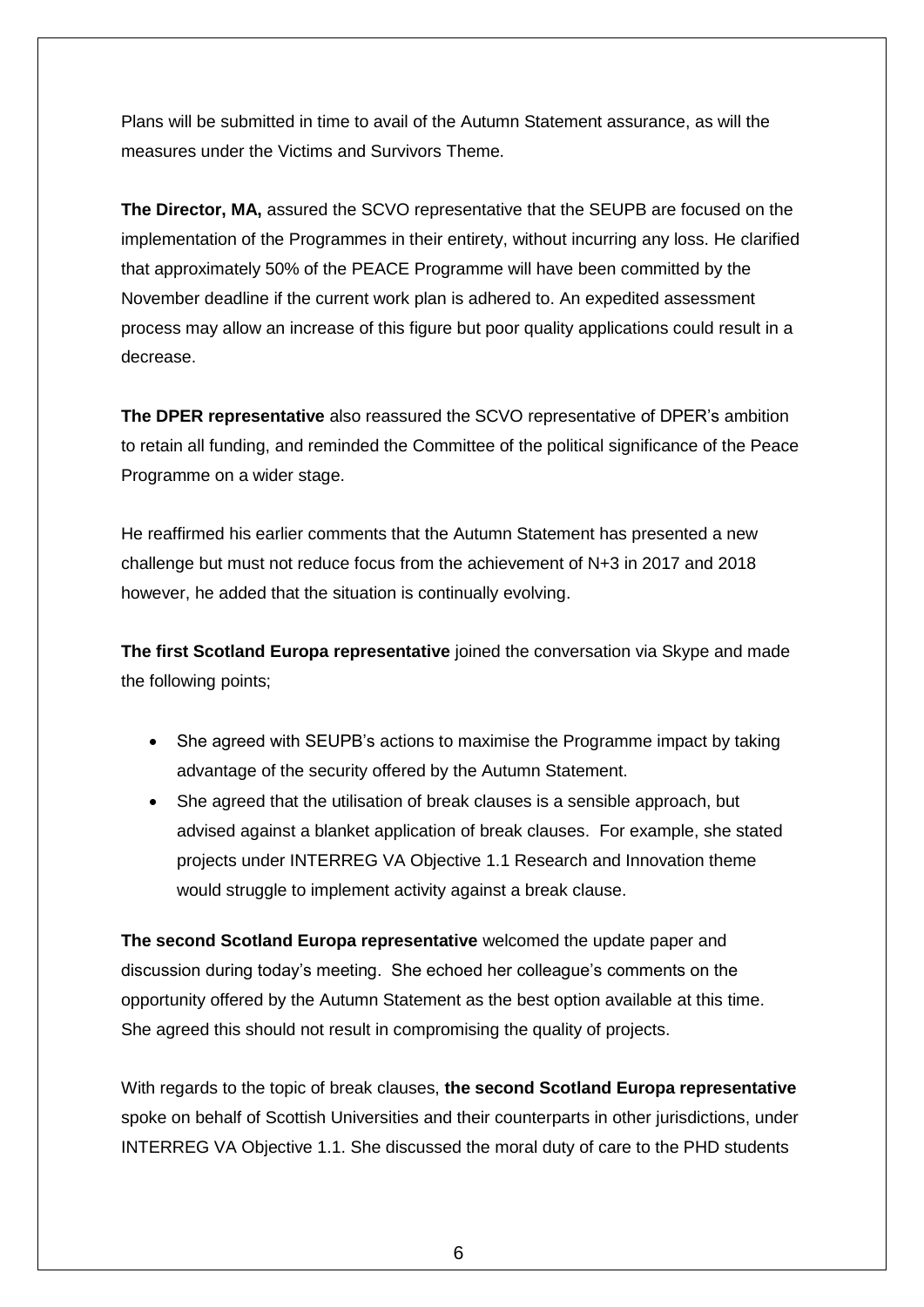delivering the majority of the activity under this objective, and advised the Committee to consider appropriate wording in detailing where break clauses may be applied.

**The Chair** advised that the Autumn Statement is an opportunity to afford UK Government Departments certainty of UK funding. She explained that the break clause option is a management response to Programme risks due to the unknown date of the UK's exit, and is considered prudent alongside the approach being adopted by SEUPB to avail of the assurances offered by the Autumn Statement.

She agreed that the SEUPB will examine those areas of the Programme which are not appropriate to the inclusion of a break clause however, she urged Members to consider its inclusion as a necessary short term compromise in order to secure funding until such times as more clarity becomes available.

**The Environmental Pillar representative** agreed to emphasise the September Local Action Plans deadline in her capacity as a Member of Leitrim LCDC, and asked for further clarity for those Authorities which were unable to submit a high-standard application to Phase 2 by November.

**The Chair** reiterated that the circumstances after the Autumn Statement remain unknown, which is why the SEUPB are working to avail of the opportunities presented, and encouraging those who can be ready to meet that date to submit good quality applications.

**The DPER representative** noted that the clear intention of the Department is to see the Programmes implemented in full over the Programme period. He stated that the short to medium term challenge is moving the Programmes forward over the next few weeks and months, whilst the long term challenge comes after Article 50, and the discussion about successor Programme(s). He noted that the Autumn Statement is not a Programme deadline and that the Programme has its own deadlines as determined by the regulations. He stated that the UK remains a full member of the EU, with all of the associated rights and obligations until such times as it leaves. There is therefore a need to manage the Programmes within a very uncertain environment.

**The CNCC representative** voiced her support for the inclusion of break clauses, as they allow applicants full sight of the criteria and timescale against which they will be assessed, provided PHDs and the commissioning of equipment are considered and protected.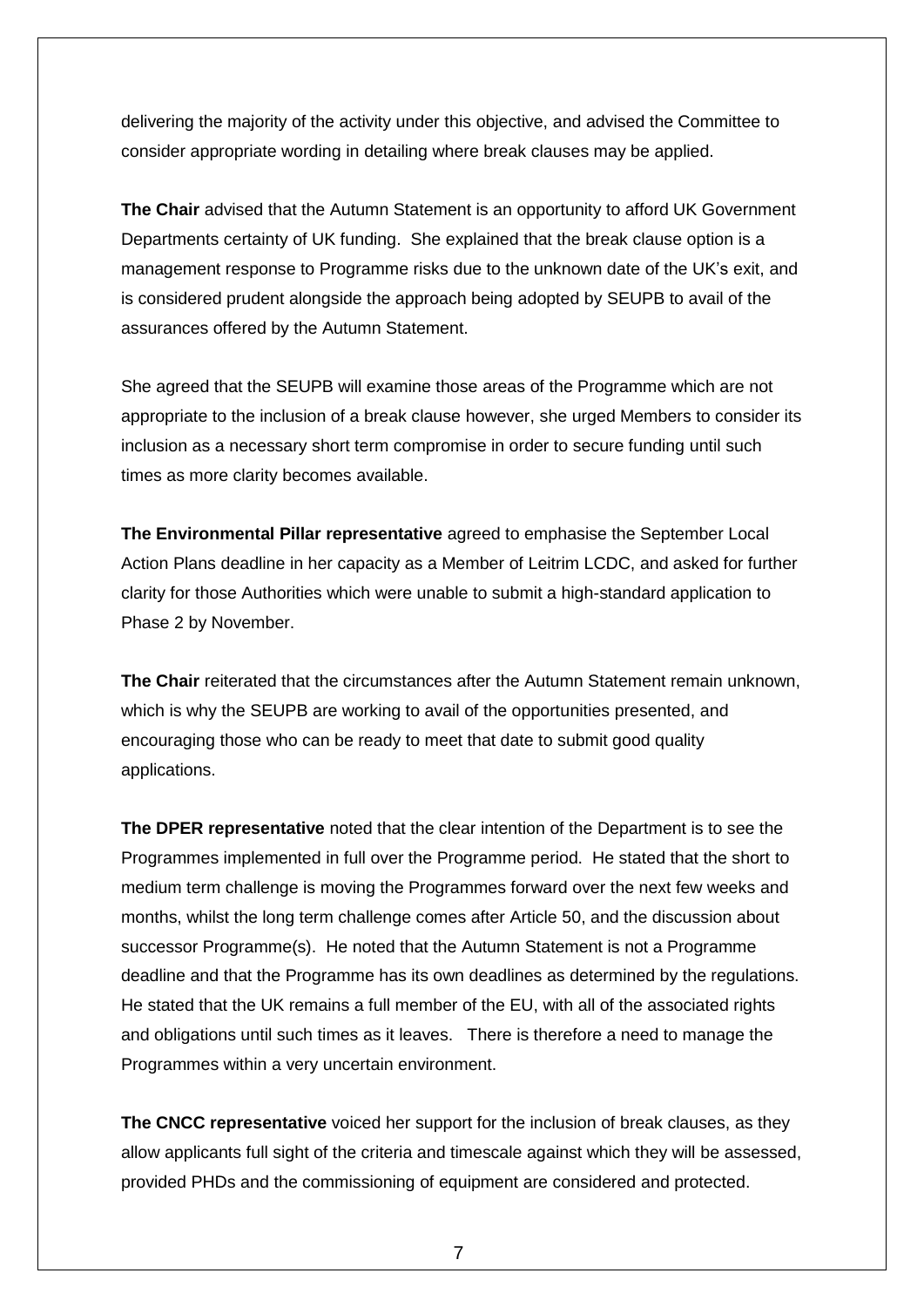**The Chair** reminded Members that projects with a duration of three years or more are subject to a rigorous review at the three year point under normal circumstances at which time funding was dependent on a positive evaluation, and the break clause could be viewed in a similar context.

**The IBEC representative** informed Members of his dual role as a Steering Committee and Monitoring Committee member and made the following points;

- Brexit has introduced an enforced break which was not originally anticipated. He stated that he anticipates that entirely different conditions will exist following the UK's withdrawal from the EU and that it is important that the Programmes adapt to this;
- He confirmed that ICTU, IBEC and CBI released a joint statement following the previous Interreg PMC in June 2016, calling for an acceleration of the approvals process, which has resulted in a degree of media scrutiny;
- He stated that the Steering Committee, to which he is a member, in assessing applications, have been able to identify which projects were or were not able to adapt to the accelerated pace;
- He expressed disappointment that the EU Commission were not able to attend today's meeting;
- He discussed the activity that takes place in the business sector to secure their own resources before applying for funding, and encouraged a timely agreement to mitigate risk for businesses;
- He emphasised the importance of cross-border activity and support.

**The Scottish Natural Heritage representative** asked if the budget profile of the next two years was capable of encompassing the accelerated assessment and delivery of activity.

**The Head of Unit, JS** provided a response, informing Members that acceleration has been introduced only where the capacity exists to do so, cognisant of a project's ability to deliver and in line with the spirit of the SEUPB as an organisation. He discussed a recent suite of applicant workshops, in which the JS further encouraged applicants to prioritise their work towards the timely delivery of outputs.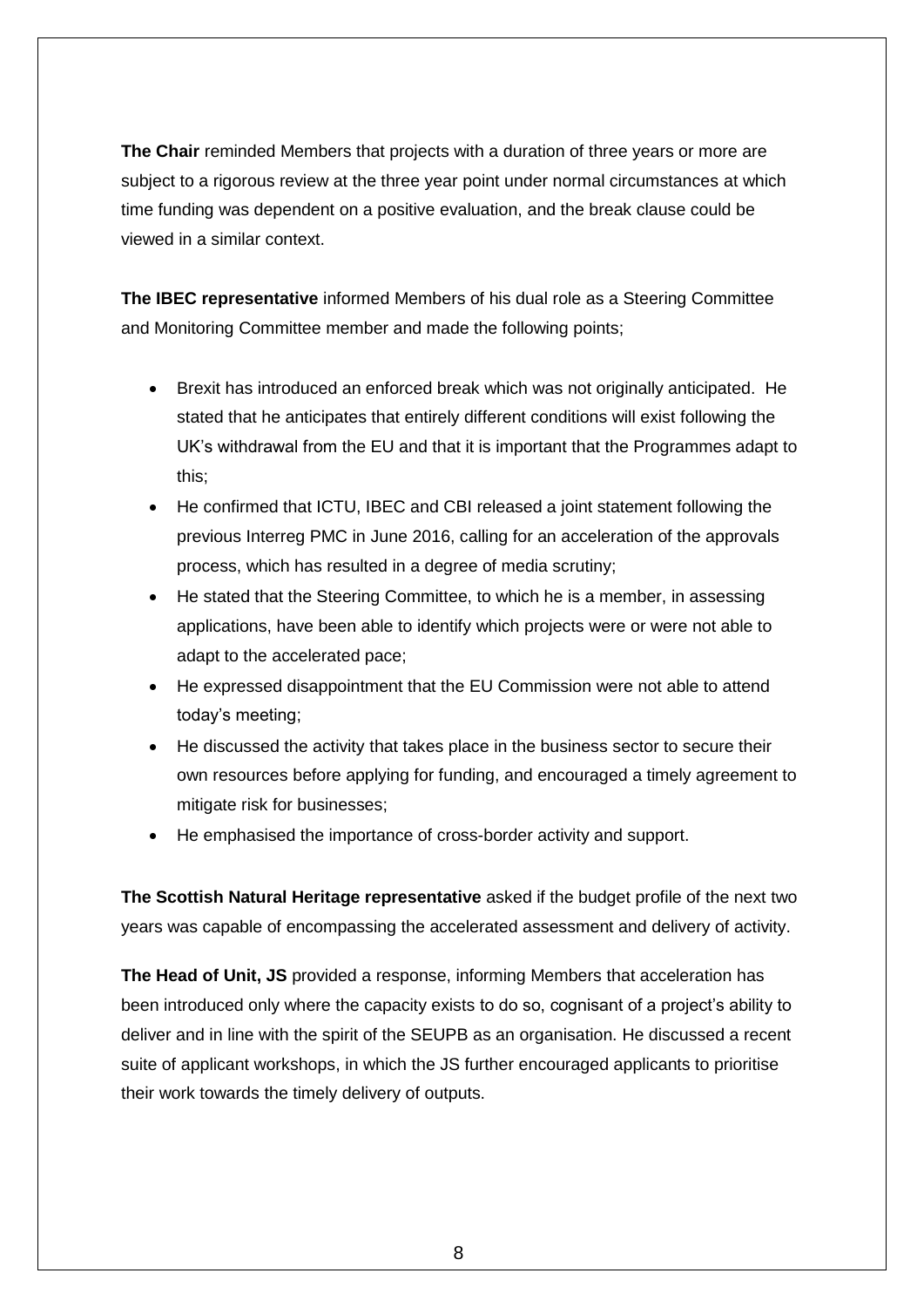**The CBI representative** supported the IBEC representative's comments on configuring the planned programmes so that in the period immediately following the autumn statement the planned programmes should be reviewed, so that changes can be speedily introduced, in anticipation of a different emphasis from the EU-led trajectory that may be appropriate. These programmes should be configured, where flexibility exists, to reflect the need to quickly maintain and build on the existing economic collaboration between the three jurisdictions in the uncertain times ahead.

**The Wheel representative** acknowledged the CBI representative's comments and cautioned against a complete transformation of the original approval process in the haste of the November deadline.

**The Ulster Farmers Union representative** outlined his role on PMCs for both Programmes, and expressed his confidence in the current INTERREG VA Programme implementation position. In relation to the PEACE IV Programme, the Member stressed that quick action was needed to clarify issues around break clauses.

**The SCVO representative** voiced her concern about the use of a blanket break clause approach, which she considers distinct from a mid-term review and evaluation. She advised careful management where break clauses are in place, as staff movement and contract ends can cause slippage and failure to meet outcomes.

**The DoF representative** emphasised the aim for honesty and transparency in today's meeting and informed Members that until there is further clarity, the need to include break clauses in 2018 remains a possibility and Members should consider their impact.

In conclusion, **the Chair** thanked Members for their comments, and assured them that all their points are being considered. She reiterated that the update provided at today's meeting relates to short-term actions only, however she believed that it was essential that the Members were fully informed as to the approach SEUPB wished to take in the implementation of the Programmes, and the progress to date.

#### **The Monitoring Committee noted the following:**

 The actions that have been taken to date by the SEUPB and Co-sponsor Departments to respond to the decision of the UK to withdraw from the EU;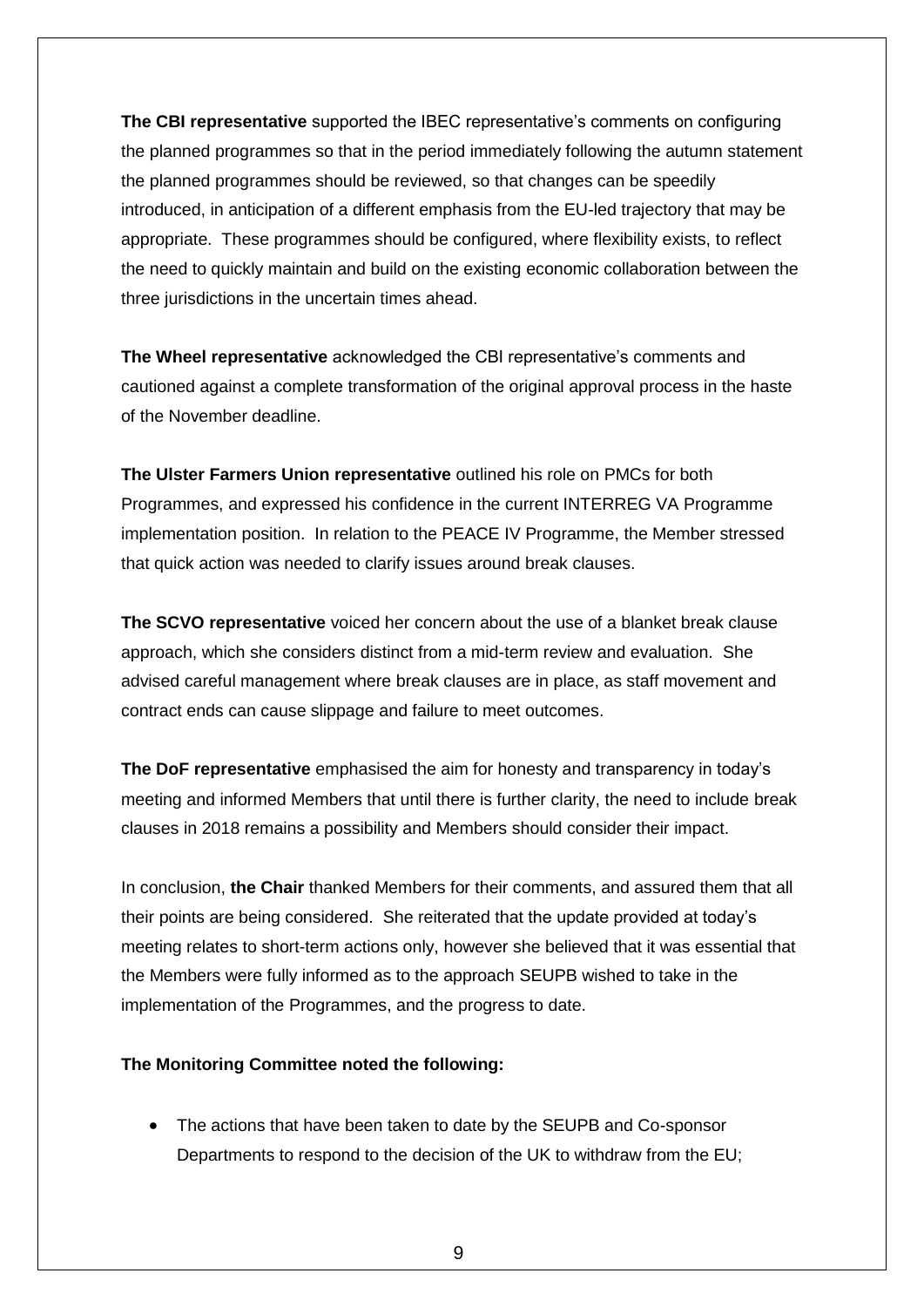- Letters of Offer will include a clear break clause to enable funding to cease in the event of Programme funding not being available, or to continue if there is more certainty relating to the duration of these Programmes at that time;
- SEUPB will review the application process to identify any further modifications or refinements which can expedite the process;
- Steering Committees will be re-scheduled to enable assessments to be completed prior to November 2016 and the UK Chancellor's Autumn Statement;
- SEUPB will continue to work closely with DoF and DPER to seek clarification on future financial flows (including seeking assurances from the EU Commission about the future flows of ERDF);
- The request for the re-allocation of funding from the Electric Vehicles Network element of Sustainable Transport to the Greenways element.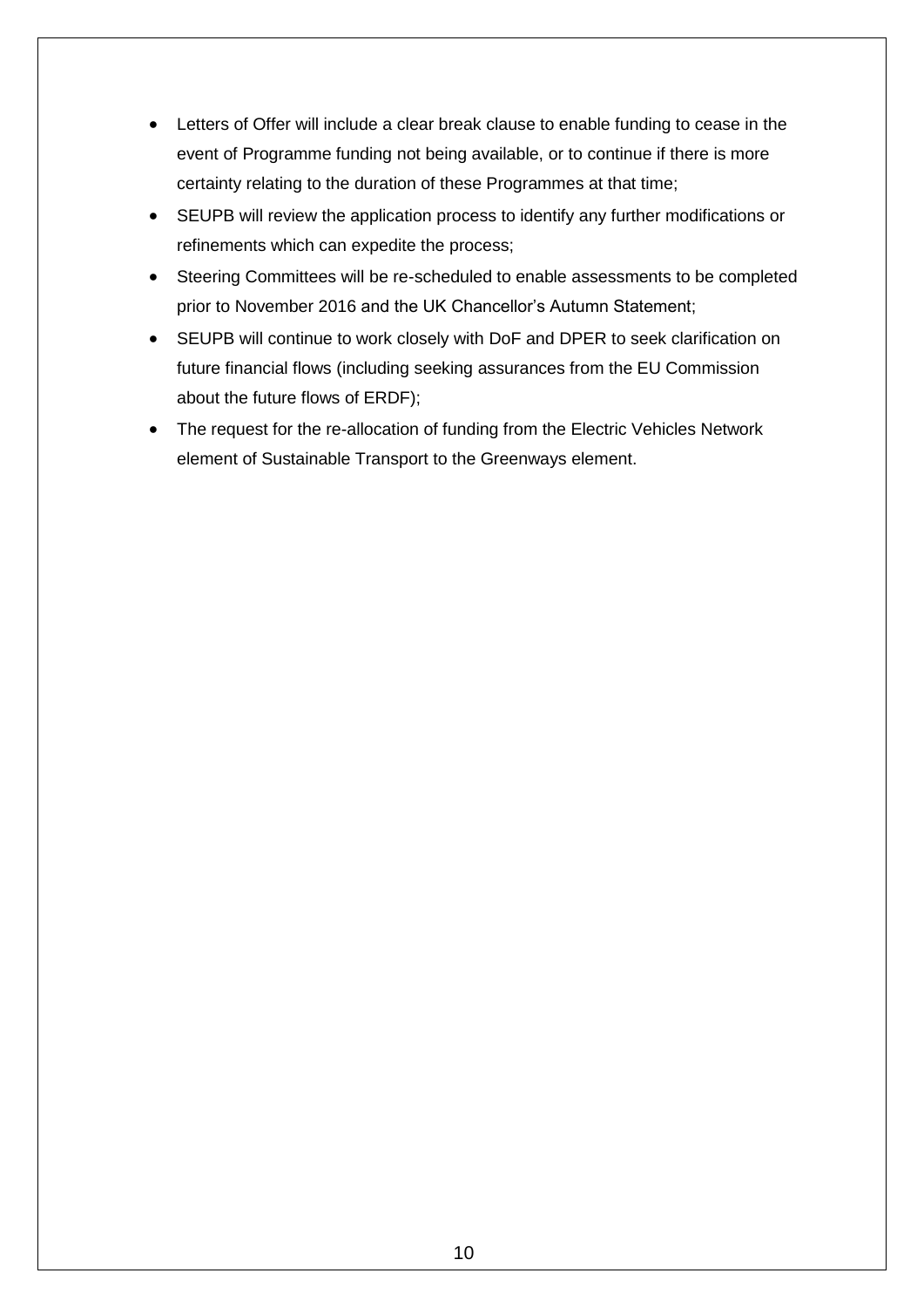### **ANNEX II**

# **Attendance – Exceptional INTERREG VA and PEACE IV Programme Monitoring Committee – 7 th September 2016, Radisson Blu Hotel, Belfast**

#### **Chair**

Gina McIntyre SEUPB

#### **Members**

| <b>Wesley Aston</b>        | <b>Ulster Farmers Union</b>                              |
|----------------------------|----------------------------------------------------------|
| <b>Cllr Alex Baird</b>     | <b>NILGA</b>                                             |
| Peter Brady                | <b>Irish Rural Link</b>                                  |
| <b>Cllr Tommy Byrne</b>    | <b>EMRA</b>                                              |
| <b>Alison Cairns</b>       | <b>SCVO</b>                                              |
| Avril Hall Callaghan       | Irish Congress of Trade Unions (NI)                      |
| <b>Prof Sue Christie</b>   | Council for Nature Conservation & the Countryside (CNCC) |
| <b>Martin Cronin</b>       | Intertrade Ireland                                       |
| Sean Cronin                | <b>Environmental Pillar</b>                              |
| Ivan Cooper                | The Wheel                                                |
| Michael D'Arcy             | <b>IBEC</b>                                              |
| <b>Cllr Frank Dolan</b>    | Northern and Western Regional Assembly (NWRA)            |
| Pamela Dooley              | <b>ICTU Northern Ireland</b>                             |
| Damian Duffy               | Confederation of British Industry (CBI)                  |
| <b>Hazel Francey</b>       | <b>Equality Commission NI</b>                            |
| <b>Blair Horan</b>         | <b>ICTU Ireland</b>                                      |
| <b>Cllr Garath Keating</b> | <b>NILGA</b>                                             |
| Denis Leamy                | Pobal                                                    |
| John Maxwell               | <b>Scottish Government</b>                               |
| Seamus McAleavey           | <b>NICVA</b>                                             |
| <b>Brian McCann</b>        | Confederation of British Industry (CBI)                  |
| Dominic McCullough         | Department of Finance (DoF)                              |
| Aedin McLoughlin           | <b>Environmental Pillar</b>                              |
| Gearoid O'Keeffe           | Department of Public Expenditure & Reform (DPER)         |
| <b>Donal Rice</b>          | Irish Human Rights & Equality Commission                 |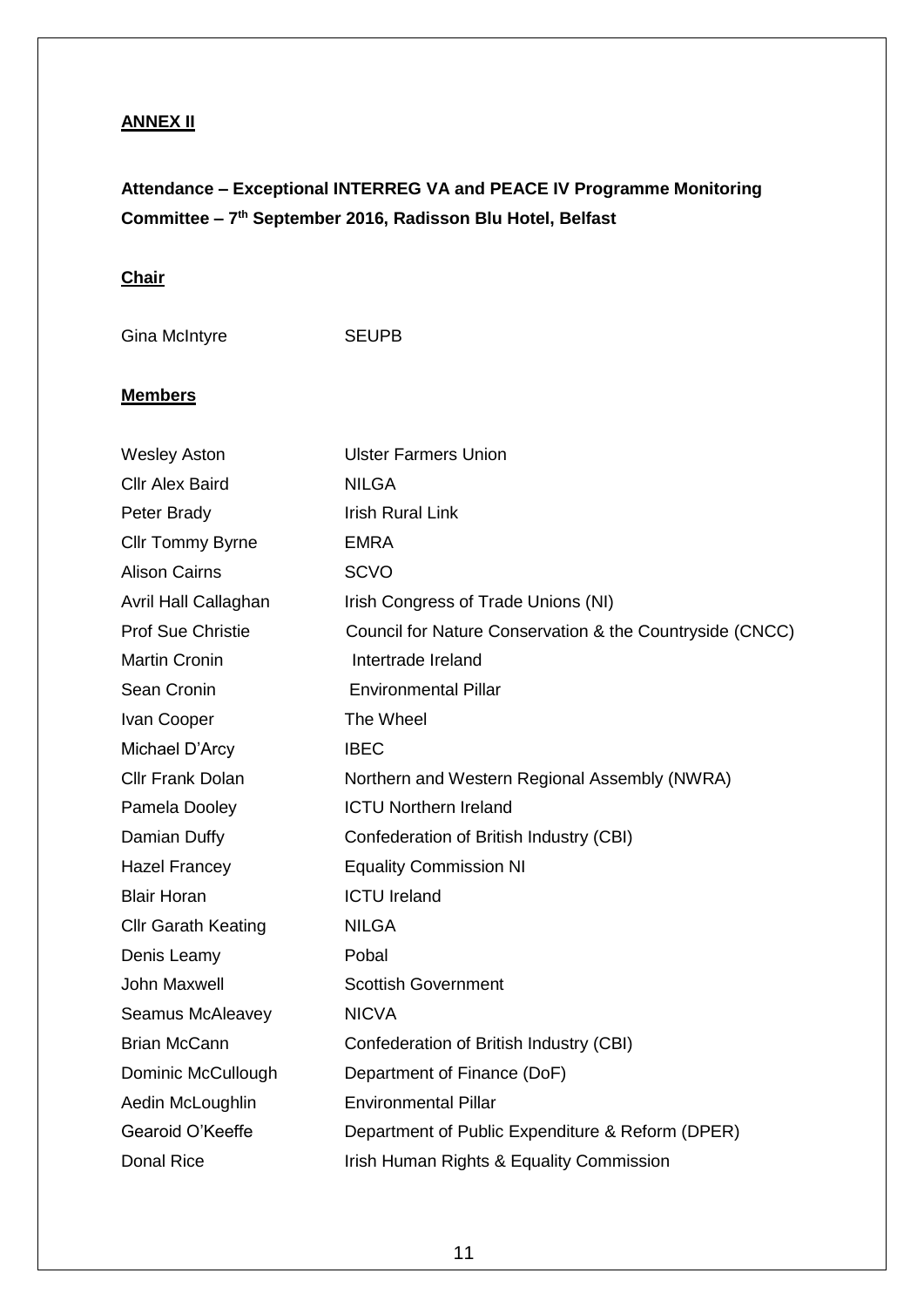| <b>Emily Smyth</b> | Council for Nature Conservation & the Countryside |
|--------------------|---------------------------------------------------|
| Linda Stewart      | Scotland Europa (via Skype)                       |
| Catriona Syme      | Scottish Government International Innovation      |
| Andrea Thornbury   | <b>NICVA</b>                                      |
| <b>Jason Watts</b> | <b>Scottish Natural Heritage</b>                  |

### **Advisors**

| <b>Andrew Bell</b>    | Department of Education - NI                         |
|-----------------------|------------------------------------------------------|
| <b>John Farrell</b>   | Department of Health - NI                            |
| Paul Geraghty         | Department of Housing, Planning and Local Government |
| John Greer            | Joint Secretariat, SEUPB                             |
| <b>Edel Hendry</b>    | <b>NISRA/ SEUPB</b>                                  |
| Alistair Hodgson      | Scottish Government Health & Social Care             |
| Louise Kenny          | Department of Health - Ireland                       |
| Dave Loyal            | Department for the Economy                           |
| Owen Lyttle           | <b>DAERA</b>                                         |
| Alistair MacKenzie    | <b>Financial Controller, SEUPB</b>                   |
| <b>Marie Matthews</b> | <b>The Executive Office</b>                          |
| John McCandless       | <b>Communications Manager, SEUPB</b>                 |
| Declan McGarrigle     | MA Manager, SEUPB                                    |
| Tony McKibben         | Department for Communities                           |
| <b>Kerry Morrison</b> | The Executive Office                                 |
| Laurence O'Grady      | Department of Education and Skills                   |
| Mark Stranaghan       | Department for Infrastructure                        |
| <b>Tim Weir</b>       | Department for Infrastructure                        |
| Gerry Wrynn           | Department of Jobs, Enterprise & Innovation (DJEI)   |
|                       |                                                      |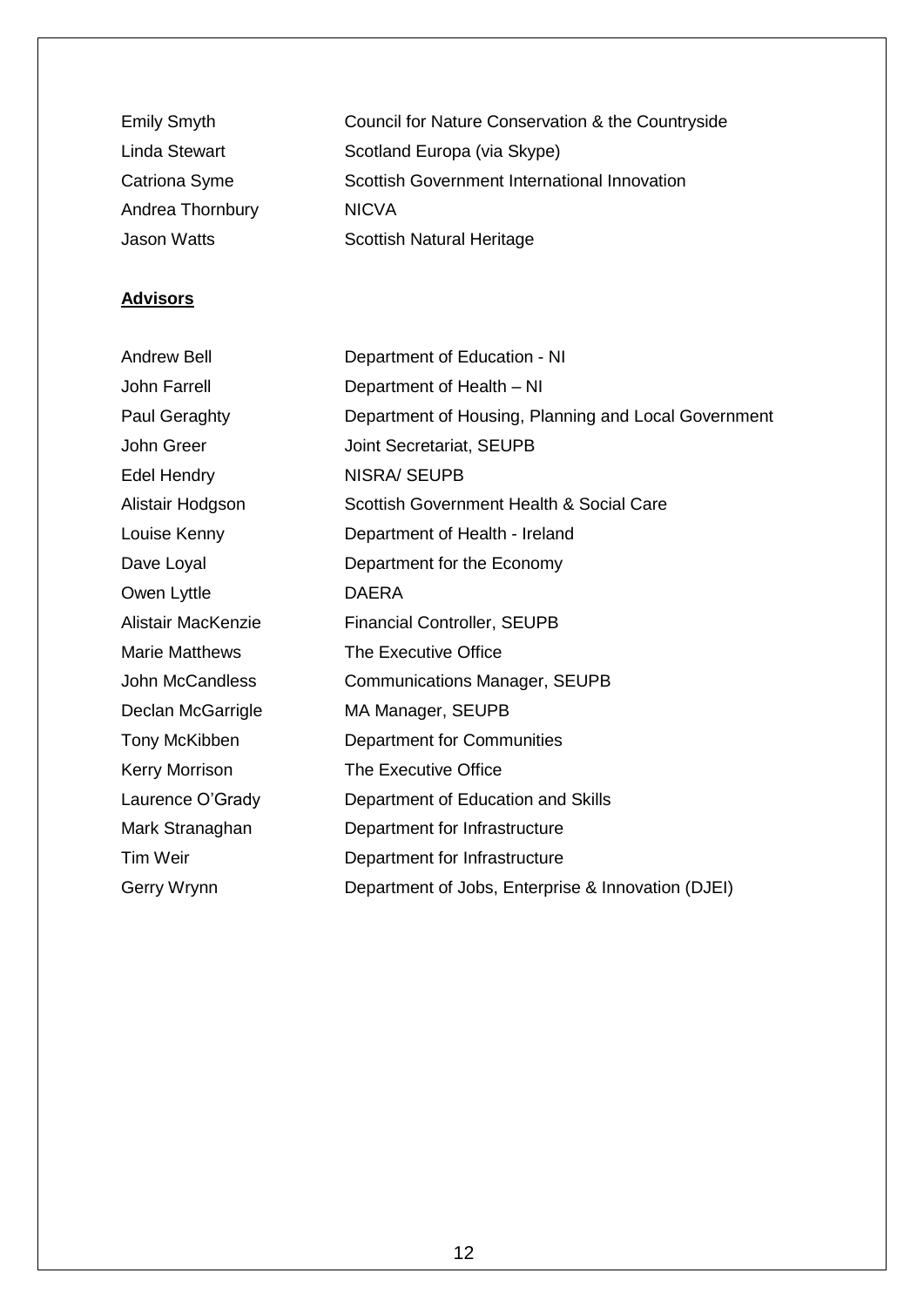#### **Observers**

| Dr Norman Apsley     | <b>CBI</b>                                       |
|----------------------|--------------------------------------------------|
| <b>Mark Beattie</b>  | <b>DUP Party representative</b>                  |
| Paul Boylan          | Joint Secretariat, SEUPB                         |
| Teresa Canavan       | <b>Rural Development Council (RDC)</b>           |
| John Carson          | International Fund for Ireland (IFI)             |
| Caroline Coleman     | National Contact Point - Scotland                |
| Rodney Corrigan      | Jim Nicholson MEP's office                       |
| Kevin Coyle          | International Fund for Ireland (IFI) Dublin      |
| Colette Fitzgerald   | <b>EU Commission Office, Belfast</b>             |
| Cathy Geagan         | Department of Public Expenditure & Reform (DPER) |
| Alistair MacKenzie   | <b>Financial Controller, SEUPB</b>               |
| Mary Maguire         | Department of Finance (DoF)                      |
| Stefania Minervino   | Irish Human Rights & Equality Commission         |
| Joanne McDaid        | Mairead McGuinness MEP's office                  |
| Jenny McEneaney      | <b>NICVA</b>                                     |
| Paddy McGinn         | Pobal                                            |
| <b>Colin Moffett</b> | The Executive Office                             |
| <b>Alison Moore</b>  | <b>NSMC</b>                                      |
| John O'Farrell       | <b>ICTU NI</b>                                   |
| Siobhan O'Higgins    | Department of Public Expenditure & Reform (DPER) |
| Martin O'Rourke      | <b>ICTU Ireland</b>                              |
| John Thompson        | Joint Secretariat, SEUPB                         |

### **Secretariat (SEUPB)**

| Sarah Reid            | Managing Authority, SEUPB           |  |
|-----------------------|-------------------------------------|--|
| <b>Tara McCormick</b> | Managing Authority, SEUPB (minutes) |  |

### **Apologies**

| Alderman Angus Carson   | <b>NILGA</b> |
|-------------------------|--------------|
| Alderman Freda Donnelly | <b>NILGA</b> |